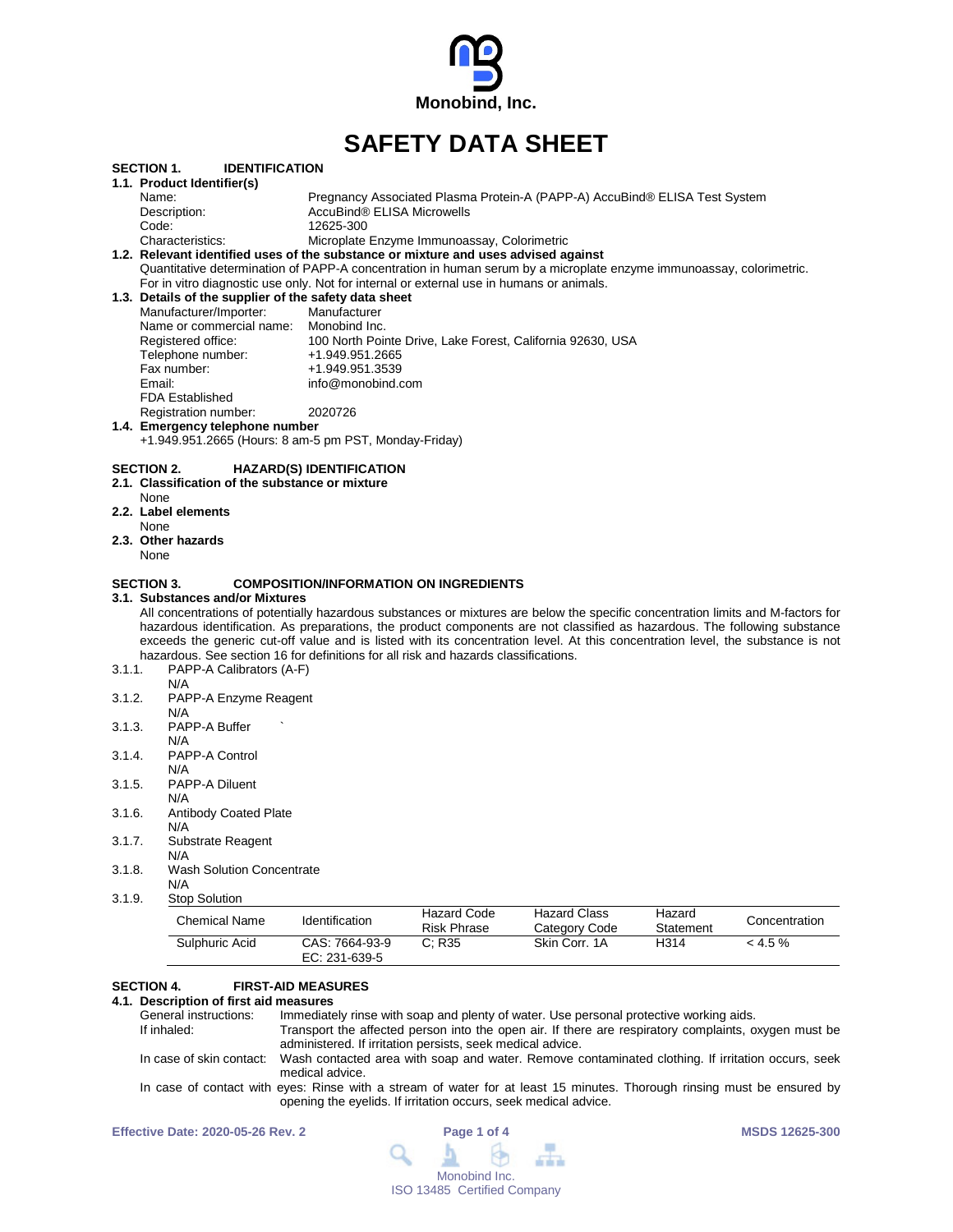If ingested: Do NOT induce vomiting. If conscious, rinse the mouth and administer a large amount of water to dilute the substance. In the case of unconsciousness, never administer anything orally. If irritation occurs, seek medical advice.

# **4.2. Most important symptoms and effects, both acute and delayed**

#### No data available

**4.3. Indication of any immediate medical attention and special treatment needed** No data available

#### **SECTION 5. FIRE-FIGHTING MEASURES**

## **5.1. Extinguishing media**

- Carbon dioxide, dry powder, foam, water
- **5.2. Special hazards arising from the substance or mixture**

#### None **5.3. Advice for firefighters**

Wear appropriate personal protective equipment and clothing. Wear self-contained breathing apparatus, if necessary.

#### **SECTION 6. ACCIDENTAL RELEASE MEASURES**

# **6.1. Personal precautions, protective equipment and emergency procedures**

#### Avoid contact with skin and eyes. Wear suitable personal protective clothing.

#### **6.2. Environmental precautions**

Avoid penetration into sewerage systems, surface and ground water. Avoid soil pollution.

### **6.3. Methods and material for containment and cleaning up**

Cover with suitable absorbing material. After removing the substance, rinse the spot of spilling thoroughly with water and soap. Dispose of waste according to all federal, state, and local regulations.

#### **6.4. Reference to other sections**

See Section 8 for personal protective equipment. See Section 13 for appropriate disposal methods.

### **SECTION 7. HANDLING AND STORAGE**

## **7.1. Precautions for safe handling**

Avoid spills. Avoid contact with skin, eyes and clothing. Use suitable protective means to work with the substance. Use in a well-ventilated area. Follow good manufacturing practices when using product. Do not drink, smoke, or eat in work areas.

# **7.2. Conditions for safe storage, including any incompatibilities**

### 7.2.1. Kit and unopened components:

- Store at temperatures between  $+ 2$  and  $+ 8$  °C in a dry and dark place until expiration date.
- 7.2.1. Opened components:
- Opened reagents are stable for sixty (60) days when stored at 2-8 °C.
- 7.2.2. For prepared reagents (see product insert):

#### Diluted wash buffer should be stored at room temperature (2-30 °C) for up to 60 days.

# **7.3. Specific end uses**

Product procedure should be performed by a skilled individual or trained professional for in vitro diagnostic use only.

#### **SECTION 8. EXPOSURE CONTROL/PERSONAL PROTECTION**

#### **8.1. Control parameters**

No substances with occupational exposure limits.

- **8.2. Exposure controls** 8.2.1. Eye/face protection: Safety glasses or goggles with side shields recommended<br>8.2.2. Skin protection: Compatible protective gloves recommended. Wash han
- Compatible protective gloves recommended. Wash hands after properly removing and disposing of gloves.
- Other skin protection: Laboratory coats are recommended.<br>
Respiratory protection: No respiratory protection is required 8.2.3. Respiratory protection: No respiratory protection is required. Use product in rooms enabling good ventilation. If local exhaustion is necessary, general (forced) exhaustion is recommended. 8.2.4. Thermal hazards: None

#### **SECTION 9. PHYSICAL AND CHEMICAL PROPERTIES**

## **9.1. Information on basic physical and chemical properties**

Enzyme:  $7.3 \pm 0.2$ 

9.1.1. Appearance:

Physical state (at 20 °C)<br>Liquid: Cali

Calibrators, Control, Diluent, Enzyme Reagent, Biotin Reagent, Wash Solution Concentrate, Substrate Solution, Stop Solution Solid: Microtiter strips

|        | Colour           |                               |
|--------|------------------|-------------------------------|
|        | Straw:           | Calibrators, Control, Diluent |
|        | Red:             | Enzyme Reagent                |
|        | Green:           | <b>Biotin Reagent</b>         |
|        | Clear:           | Stop, Substrate, Wash         |
| 9.1.2. | Odour:           | <b>Odourless</b>              |
| 9.1.3. | Odour threshold: | Not applicable                |
| 9.1.4. | pH value:        | Stop solution: $<$ 3          |
|        |                  | Calibrators: $7.4 \pm 0.2$    |

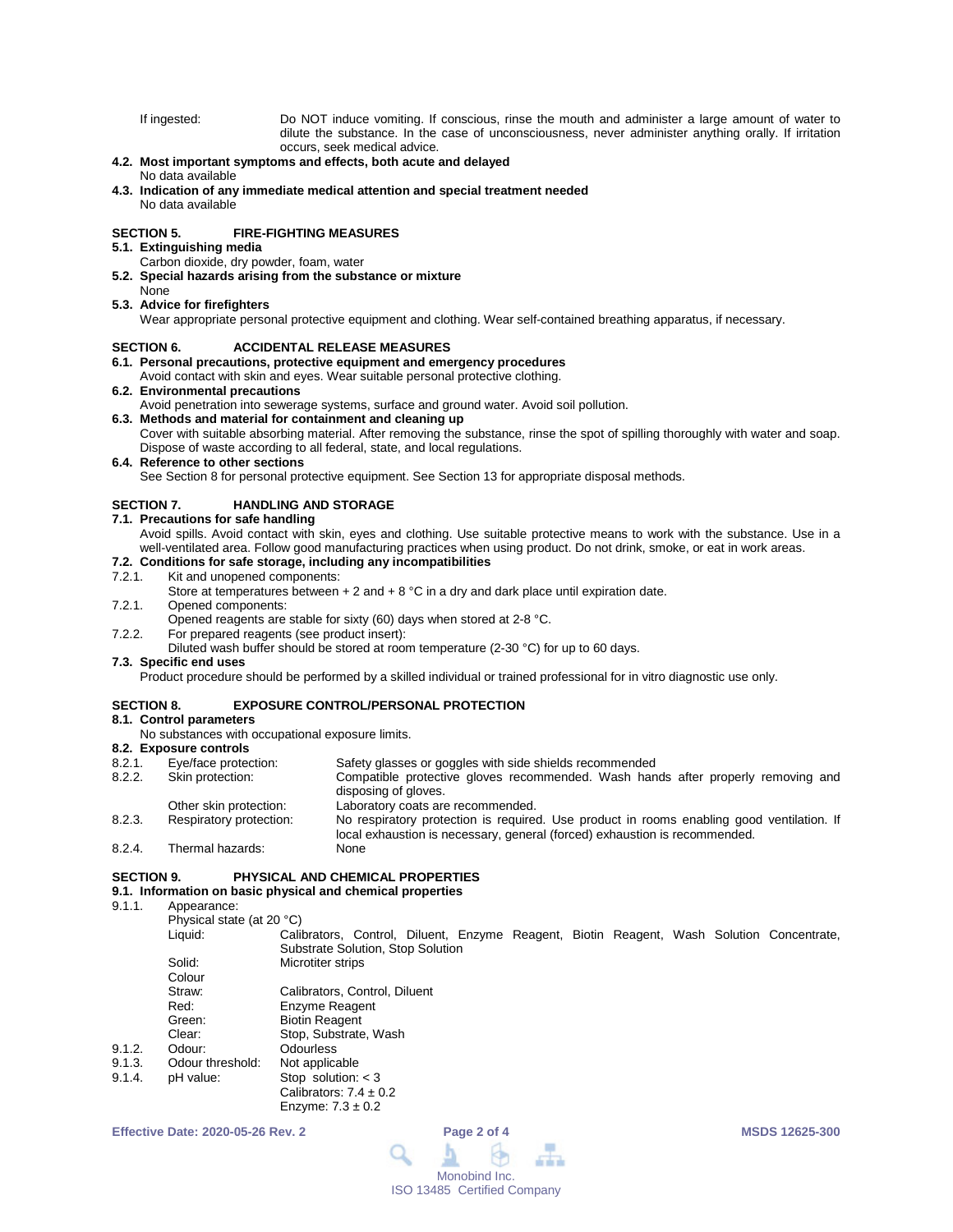| Biotin: $7.3 \pm 0.2$<br>Microtiter strips: $7.5 \pm 0.2$<br>Wash Solution Concentrate: $8.8 \pm 0.2$<br>Substrate Reagent A: $3.2 \pm 0.2$<br>Substrate Reagent B: $4.5 \pm 0.2$<br>Melting point/freezing point:<br>9.1.5.<br>Not determined<br>9.1.6.<br>Initial boiling point/ boiling range:<br>Not determined<br>9.1.7.<br>Flash point:<br>Not applicable<br>Evaporation rate:<br>Not determined<br>9.1.8.<br>9.1.9.<br>Flammability (solid, gas):<br>Not flammable<br>Upper/lower flammability or explosive limits:<br>9.1.10.<br>Not applicable<br>Vapour pressure:<br>Not determined<br>9.1.11.<br>Vapour density:<br>Not determined<br>9.1.12.<br>Relative density:<br>9.1.13.<br>Not determined<br>9.1.14.<br>Solubility:<br>Water soluble<br>9.1.15.<br>Partition coefficient: n-octanol/water:<br>Not determined<br>9.1.16.<br>Auto-ignition temperature:<br>Not applicable<br>Decomposition temperature: Not determined<br>9.1.17.<br>Viscosity:<br>9.1.18.<br>Not determined<br>Explosive properties:<br>9.1.19.<br>None<br>Oxidising properties:<br>9.1.20.<br>Not determined<br>9.2. Other information<br>None |
|---------------------------------------------------------------------------------------------------------------------------------------------------------------------------------------------------------------------------------------------------------------------------------------------------------------------------------------------------------------------------------------------------------------------------------------------------------------------------------------------------------------------------------------------------------------------------------------------------------------------------------------------------------------------------------------------------------------------------------------------------------------------------------------------------------------------------------------------------------------------------------------------------------------------------------------------------------------------------------------------------------------------------------------------------------------------------------------------------------------------------------|
| <b>SECTION 10.</b><br><b>STABILITY AND REACTIVITY</b>                                                                                                                                                                                                                                                                                                                                                                                                                                                                                                                                                                                                                                                                                                                                                                                                                                                                                                                                                                                                                                                                           |
| 10.1. Reactivity<br>No known reactivity hazards associated with product                                                                                                                                                                                                                                                                                                                                                                                                                                                                                                                                                                                                                                                                                                                                                                                                                                                                                                                                                                                                                                                         |
| 10.2. Chemical stability<br>Stable under recommended storage conditions                                                                                                                                                                                                                                                                                                                                                                                                                                                                                                                                                                                                                                                                                                                                                                                                                                                                                                                                                                                                                                                         |
| 10.3. Possibility of hazardous reactions                                                                                                                                                                                                                                                                                                                                                                                                                                                                                                                                                                                                                                                                                                                                                                                                                                                                                                                                                                                                                                                                                        |
| No hazardous polymerization<br>10.4. Conditions to avoid                                                                                                                                                                                                                                                                                                                                                                                                                                                                                                                                                                                                                                                                                                                                                                                                                                                                                                                                                                                                                                                                        |
| Excessive heat and light                                                                                                                                                                                                                                                                                                                                                                                                                                                                                                                                                                                                                                                                                                                                                                                                                                                                                                                                                                                                                                                                                                        |
| 10.5.Incompatible materials<br>Acids                                                                                                                                                                                                                                                                                                                                                                                                                                                                                                                                                                                                                                                                                                                                                                                                                                                                                                                                                                                                                                                                                            |
| 10.6. Hazardous decomposition products                                                                                                                                                                                                                                                                                                                                                                                                                                                                                                                                                                                                                                                                                                                                                                                                                                                                                                                                                                                                                                                                                          |
| Not determined                                                                                                                                                                                                                                                                                                                                                                                                                                                                                                                                                                                                                                                                                                                                                                                                                                                                                                                                                                                                                                                                                                                  |
| <b>SECTION 11.</b><br><b>TOXICOLOGICAL INFORMATION:</b>                                                                                                                                                                                                                                                                                                                                                                                                                                                                                                                                                                                                                                                                                                                                                                                                                                                                                                                                                                                                                                                                         |
| 11.1. Information on toxicological effects<br>11.1.1.<br>Acute toxicity:<br>Not determined                                                                                                                                                                                                                                                                                                                                                                                                                                                                                                                                                                                                                                                                                                                                                                                                                                                                                                                                                                                                                                      |
| Skin corrosion/irritation:<br>11.1.2.<br>Not determined                                                                                                                                                                                                                                                                                                                                                                                                                                                                                                                                                                                                                                                                                                                                                                                                                                                                                                                                                                                                                                                                         |
| Serious eye damage/irritation: Not determined<br>11.1.3.                                                                                                                                                                                                                                                                                                                                                                                                                                                                                                                                                                                                                                                                                                                                                                                                                                                                                                                                                                                                                                                                        |
| Respiratory or skin sensitisation:<br>11.1.4.<br>Not determined                                                                                                                                                                                                                                                                                                                                                                                                                                                                                                                                                                                                                                                                                                                                                                                                                                                                                                                                                                                                                                                                 |
| 11.1.5.<br>Germ cell mutagenicity:<br>Not determined                                                                                                                                                                                                                                                                                                                                                                                                                                                                                                                                                                                                                                                                                                                                                                                                                                                                                                                                                                                                                                                                            |
| 11.1.6.<br>Carcinogenicity:<br>No component of this product present at levels $\geq 0.1\%$ is identified as probable, possible or<br>confirmed human carcinogen by NTP (National Toxicology Program), IARC (International                                                                                                                                                                                                                                                                                                                                                                                                                                                                                                                                                                                                                                                                                                                                                                                                                                                                                                       |
| Agency for Research on Cancer), or OSHA (Occupational Safety & Health Administration)                                                                                                                                                                                                                                                                                                                                                                                                                                                                                                                                                                                                                                                                                                                                                                                                                                                                                                                                                                                                                                           |
| 11.1.7.<br>Reproductive toxicity:<br>Not determined                                                                                                                                                                                                                                                                                                                                                                                                                                                                                                                                                                                                                                                                                                                                                                                                                                                                                                                                                                                                                                                                             |
| STOT-single exposure:<br>Not determined<br>11.1.8.                                                                                                                                                                                                                                                                                                                                                                                                                                                                                                                                                                                                                                                                                                                                                                                                                                                                                                                                                                                                                                                                              |
| 11.1.9.<br>STOT-repeated exposure:<br>Not determined                                                                                                                                                                                                                                                                                                                                                                                                                                                                                                                                                                                                                                                                                                                                                                                                                                                                                                                                                                                                                                                                            |
| 11.1.10. Aspiration hazard:<br>Not determined<br>11.1.11.<br>Information on likely routes of exposure:                                                                                                                                                                                                                                                                                                                                                                                                                                                                                                                                                                                                                                                                                                                                                                                                                                                                                                                                                                                                                          |
| No known health effects<br>If ingested:                                                                                                                                                                                                                                                                                                                                                                                                                                                                                                                                                                                                                                                                                                                                                                                                                                                                                                                                                                                                                                                                                         |
| If inhaled:<br>No known health effects                                                                                                                                                                                                                                                                                                                                                                                                                                                                                                                                                                                                                                                                                                                                                                                                                                                                                                                                                                                                                                                                                          |
| If contact with skin:<br>No known health effects                                                                                                                                                                                                                                                                                                                                                                                                                                                                                                                                                                                                                                                                                                                                                                                                                                                                                                                                                                                                                                                                                |
| If contact with eyes:<br>No known health effects                                                                                                                                                                                                                                                                                                                                                                                                                                                                                                                                                                                                                                                                                                                                                                                                                                                                                                                                                                                                                                                                                |
| Symptoms related to the physical, chemical, and toxicological characteristics: None after short or long-term exposure<br>11.1.12.                                                                                                                                                                                                                                                                                                                                                                                                                                                                                                                                                                                                                                                                                                                                                                                                                                                                                                                                                                                               |
| <b>SECTION 12.</b><br><b>ECOLOGICAL INFORMATION</b><br>12.1. Toxicity                                                                                                                                                                                                                                                                                                                                                                                                                                                                                                                                                                                                                                                                                                                                                                                                                                                                                                                                                                                                                                                           |

## Not determined.

- **12.2.Persistence and degradability**
- Not determined
- **12.3.Bioaccumulative potential**
- Not determined
- **12.4.Mobility in soil** Not determined
- 
- **12.5.Results of PBT and vPvB assessment** Not determined